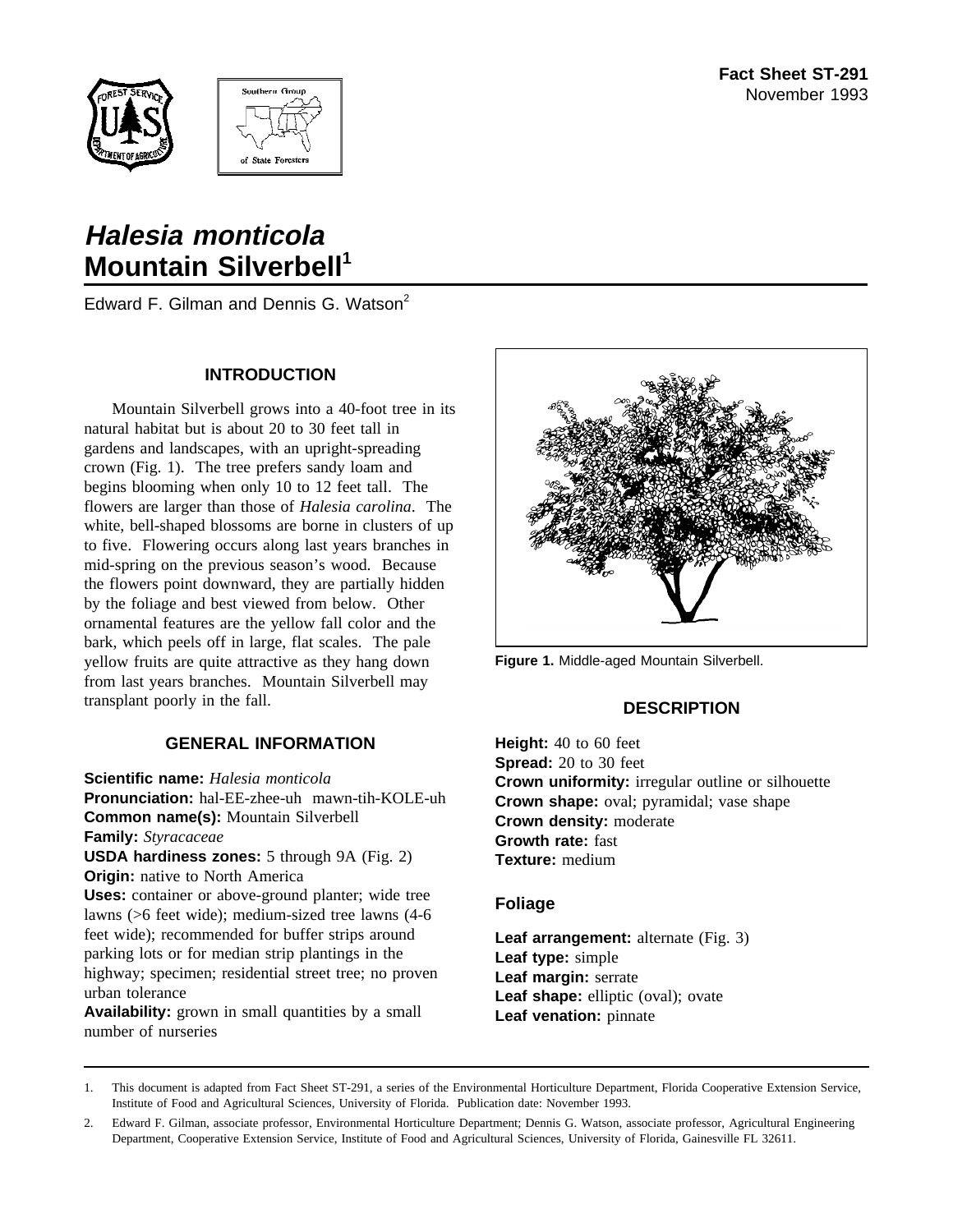

**Figure 2.** Shaded area represents potential planting range.

**Leaf type and persistence:** deciduous **Leaf blade length:** 4 to 8 inches; 2 to 4 inches **Leaf color:** green **Fall color:** yellow **Fall characteristic:** showy

#### **Flower**

**Flower color:** white **Flower characteristics:** spring flowering; very showy

### **Fruit**

**Fruit shape:** oval **Fruit length:** 1 to 3 inches **Fruit covering:** dry or hard **Fruit color:** yellow **Fruit characteristics:** does not attract wildlife; no significant litter problem; persistent on the tree; showy

### **Trunk and Branches**

**Trunk/bark/branches:** droop as the tree grows, and will require pruning for vehicular or pedestrian clearance beneath the canopy; not particularly showy; should be grown with a single leader; no thorns **Pruning requirement:** requires pruning to develop strong structure **Breakage:** resistant **Current year twig color:** brown **Current year twig thickness:** thin

#### **Culture**

Light requirement: tree grows in part shade/part sun; tree grows in full sun **Soil tolerances:** loam; sand; slightly alkaline; acidic; occasionally wet; well-drained **Drought tolerance:** moderate **Aerosol salt tolerance:** none

## **Other**

**Roots:** surface roots are usually not a problem **Winter interest:** tree has winter interest due to unusual form, nice persistent fruits, showy winter